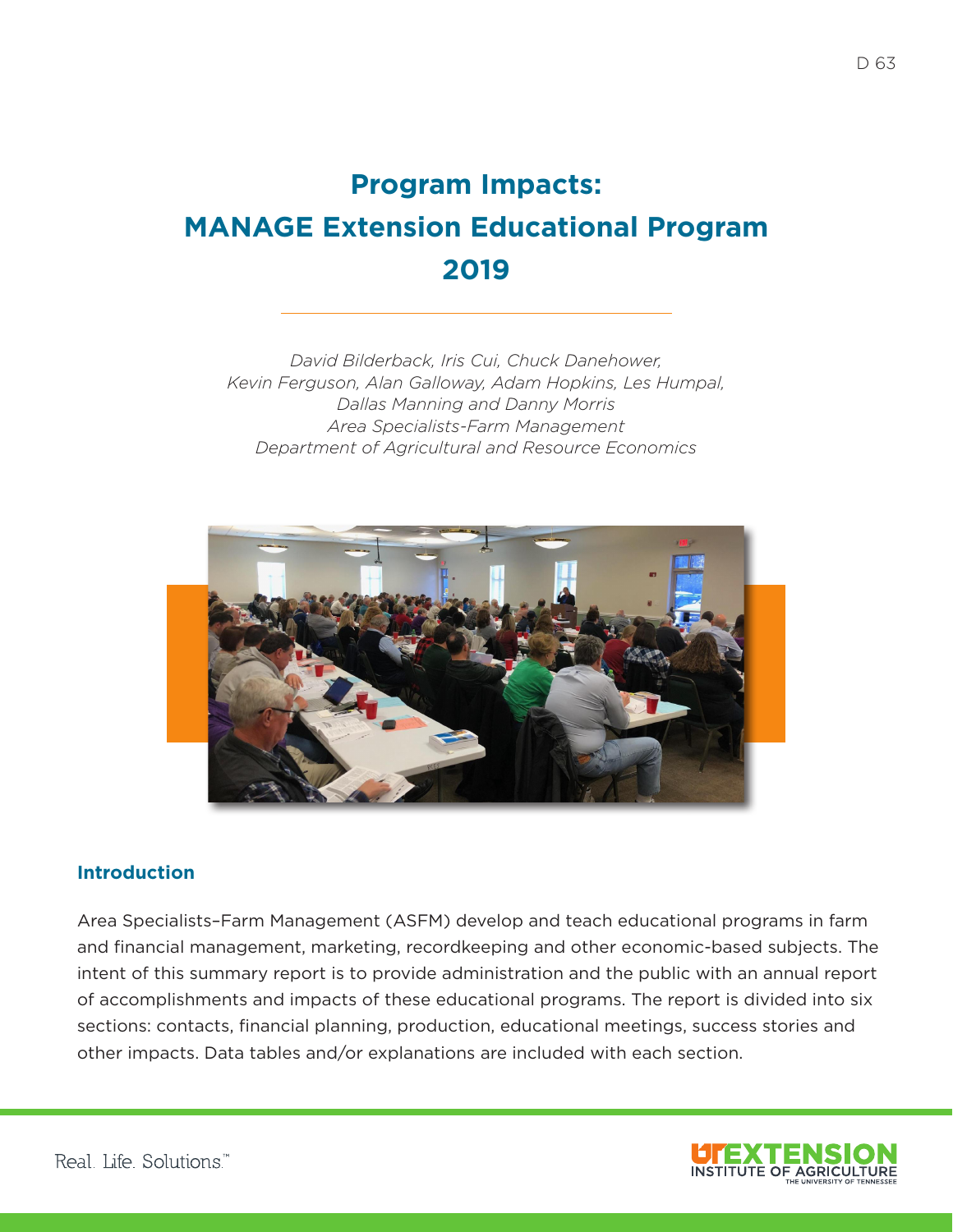# **Contacts**

#### **Table 1. Direct Contacts**

| <b>Direct Mail/Telephone</b> | <b>Extension Office Con-Site Visits Article</b> |       | ' Group Meetings , | Total  |
|------------------------------|-------------------------------------------------|-------|--------------------|--------|
| 10.079                       | 416.                                            | 1,511 | 20,871             | 32,877 |

From Table 1, ASFM contacted more than 32,000 people as a part of their educational programming. Strength is noted in group meetings; however, on-site and Extension office visits focus on individual educational efforts with Tennessee farmers, landowners and agribusinesses.

# **Financial Planning**

### **Table 2. Financial Planning**

| <b>Farm Financial</b><br><b>Analyses</b> | <b>Balance Sheets</b><br><b>Developed</b> | <b>Complete</b><br><b>Financial Plans</b><br><b>Developed</b> | <b>Average Debt/</b><br><b>Asset Ratio</b> | <b>Average Net</b><br><b>Worth</b> |
|------------------------------------------|-------------------------------------------|---------------------------------------------------------------|--------------------------------------------|------------------------------------|
| 99                                       | 83                                        |                                                               | 0.40                                       | \$1,707,346                        |

One of the mainstays of the MANAGE educational program is its emphasis on farm-level financial planning. The financial planning comes in various forms, depending on the needs of the farm families. In 2019, 114 farm families participated on one-on-one financial planning educational sessions, resulting in 99 complete financial plans (Table 2). These plans include base, or current farm enterprises, compared to potential enterprises that can assist farmers in selecting more profitable farming methods and making better financial decisions. The average debt/asset ratio in Table 2 shows that, on average, farm families owe 40 cents for every dollar of the value of their farm assets. That debt load underscores the value and opportunity of using the MANAGE educational program. The average net worth of \$1.7 million indicates that these farm families have a vested interest in protecting and growing their farm businesses.

# **Production**

Production data are important in defining the farm situation in Tennessee and in describing the scope of the MANAGE program. The total farm crop acreage included in financial planning in 2019 was 69,264 acres. Gross income from these farms totaled \$48.5 million and net income totaled \$6.1 million. In a very real sense, the ASFM helped manage, through their on-farm financial planning, an enormous amount of acreage and income for Tennessee farm families. The relatively low profit margin between gross and net income reflects the importance of this management function.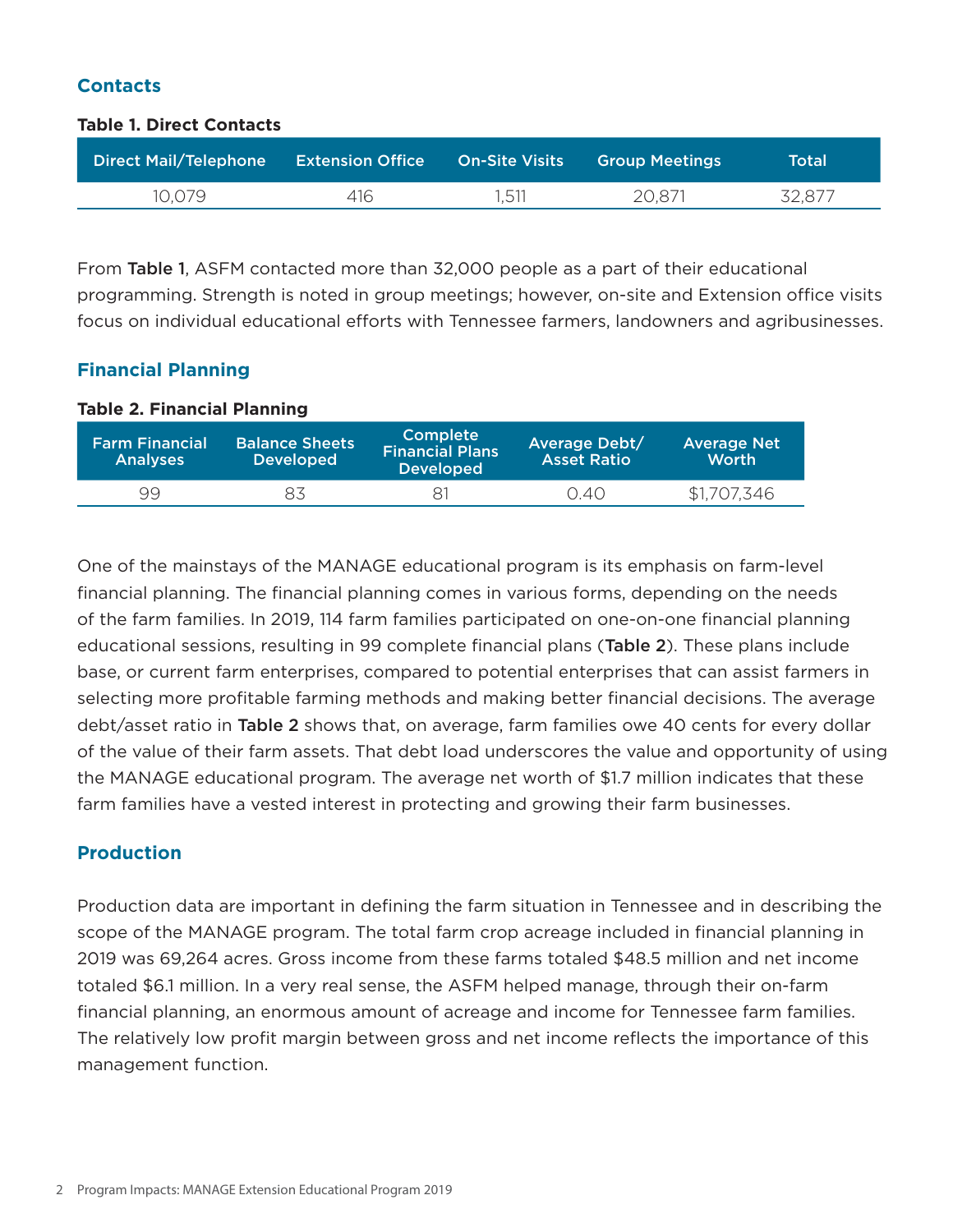## **Educational Meetings**

ASFM teach or facilitate in group educational meetings across the state. In 2019, they facilitated 280 educational meetings. ASFM made educational presentations at 218 sessions with an audience of 11,425. Through these educational meetings, ASFM teach such topics as budgeting, financial planning, computerized recordkeeping and other economic and production topics to agricultural producers and other educators. During 2019, the focus of these educational meetings included industrial hemp budgeting and economics, recordkeeping and taxes, crop/ livestock budgeting and marketing, and farm transition planning.

## **Success Stories**

*Dairy Benchmarking:* Fourteen dairies in southeast Tennessee completed the dairy benchmarking educational program. The dairies produced 189,162,173 pounds of milk, representing 27 percent of Tennessee milk production. The 14 dairies had a total of 7,775 cows. Each dairy received a summary of its cost structure and a comparison with the group average. Multiple producers in the group stated the benchmarking program was one of the best educational programs they have completed. As a result of the program, eight dairies focused on their cost structure and cost-saving strategies. Those eight dairies reduced expenses by 8 percent annually, with a total direct economic impact of \$2.32 million.

*Income Tax Seminars:* ASFM assist with teaching and facilitating income tax seminars across the state. Eight two-day sessions were held during 2019. Seven hundred sixty-four (764) accountants and tax preparers earned over 12,200 continuing professional education credits by attending these educational training sessions. The seminars provide an excellent opportunity for participants to maintain knowledge and skills for their profession.

*Cooperative Beef Cattle Marketing:* ASFM assisted beef producers in a multicounty cooperative marketing effort to group and market feeder cattle in truckload lots. A total of 5,366 head of cattle were sold by 298 producers in four sales during 2019. Prices received by producers were \$11.83 cwt. higher than state-reported weekly average market prices. This cooperative marketing effort resulted in an increase in feeder calf value (compared to the Tennessee average) of \$439,658 for those producers or \$81.93 per head marketed.

*Computer Recordkeeping Workshops:* Thirty-one producers attended workshops to improve their computer recordkeeping skills. All of the participants planned to adopt the software system and the information provided in the workshops. Participants estimated the value of this new management program to their operations at over \$100,900.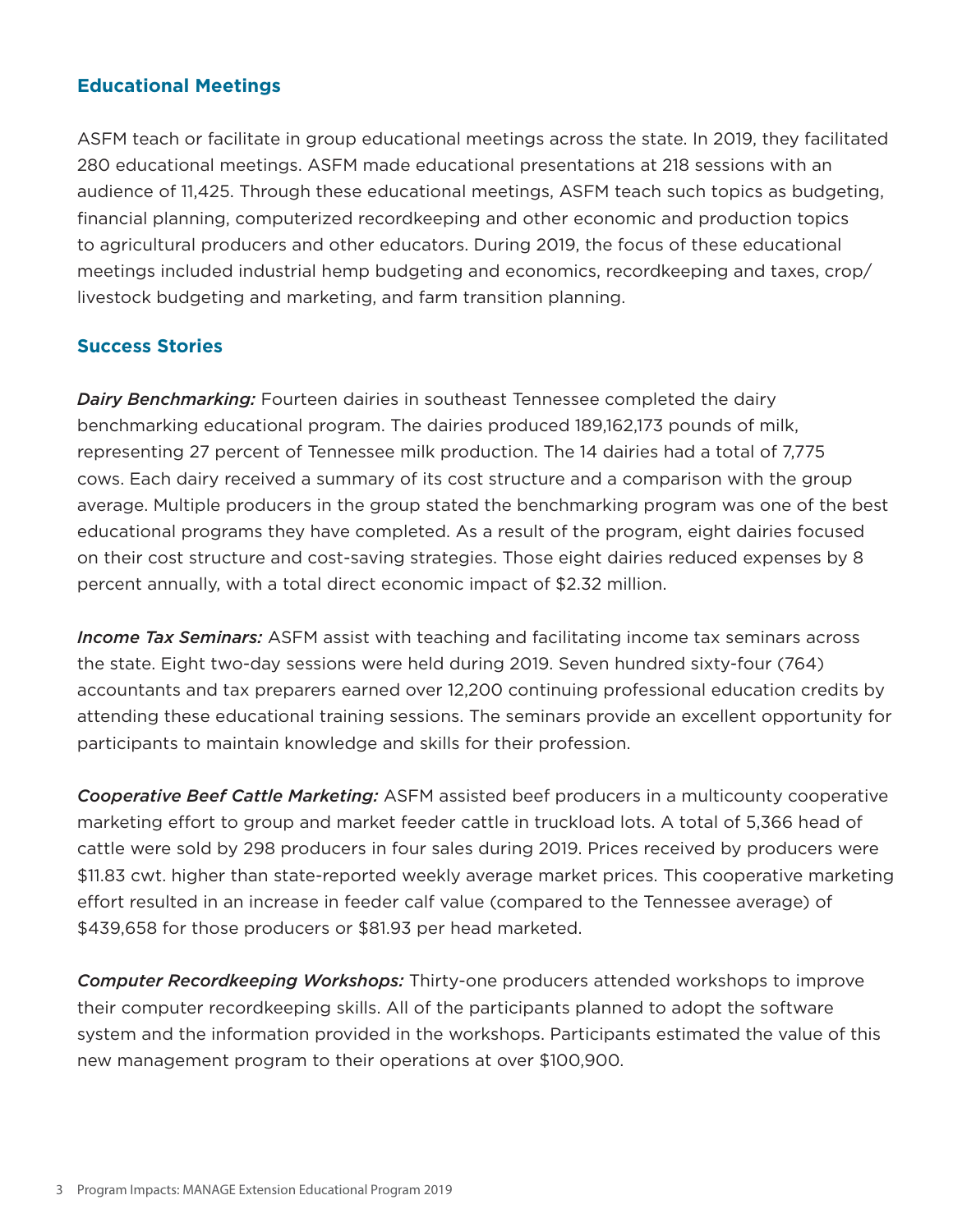*Webinar Series:* ASFMs coordinated and assisted in teaching a seven-session webinar series focused on improving farm management skills. Session topics included business planning, financial health, budgeting, risk management, marketing, stress management and succession planning. Two hundred eighty-two (282) individuals registered for the sessions, with many participating live and others viewing the recordings of the sessions. The webinar reached a diverse audience with participants from the United States, Mexico, Brazil, Canada, Italy, Puerto Rico and Germany.

# **Other Impacts**

ASFM assisted one row-crop producer with budgeting and farm planning information that allowed for the renegotiation of lease arrangements on 300 acres. The changes resulted in a savings of approximately \$9,000. The producer was able to share the farm plan with the landowner, negotiate a change, and continue to maintain a profit.

ASFM worked with a number of farm families in completing detailed crop projections and balance sheets to assist in securing operating loans for 2019. One farm family, faced with refinancing a portion of their line of credit, noted that the farm plan made them better prepared to communicate and work with their lender.

Following budgeting and farm planning assistance, one farm family was able to turn an annual loss of more than \$50,000 into a positive cash flow. Restructuring loans to match the timing of revenue and selling nonproductive assets helped accomplish the change in annual cash flow.

One producer stated, "working with the MANAGE program has reduced family stress, improved farm financial decision-making, and strengthened the family."

"Because of the MANAGE program, we know where we are at, where we want to be, and how to get there," stated a participating dairy producer.

ASFM assisted in developing and publishing an industrial hemp budget. The budget was utilized in educational meetings across the state. In addition, the web-based version of the budget assisted producers in many states and other countries. A hemp processor from Florida noted that the budget was "an outstanding resource."